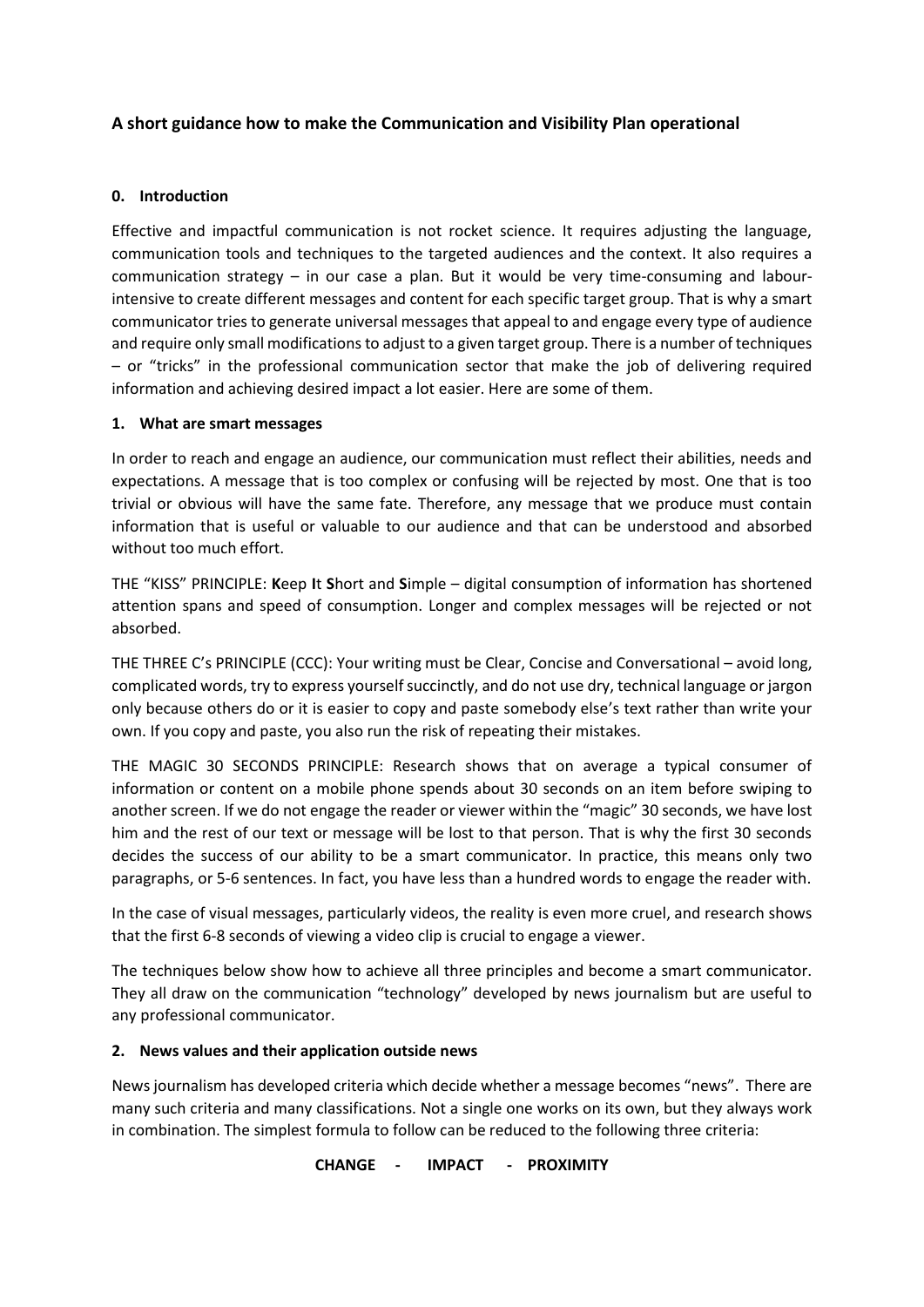**CHANGE –** news is about change. If nothing changes, there is no news, and the information is static or boring. "The prices have gone up", or "the temperature has dropped" denote change. But on its own, this is not news.

**IMPACT -** if the change above has no impact on us or our community; or people we identify with, it is not news because it does not signify any change in OUR lives. So, if the change has impact on our lives, it is news. When can a lower temperature or higher prices have impact on our lives?

**PROXIMITY –** only when it is close enough to us to make a difference. A drop in temperature 1000s of kilometres away may have impact on global warming and ultimately on the whole world population, but so long as it is not close enough to us to make us dress warmer or stay at home, we tend to ignore it. So even if impact is there, but it is not immediate or close enough to us, we will not see it as that important.

The news becomes news when all these three criteria are at play. In other words, news is a function of these three criteria. Why is it of any use to a non-journalist? Because using the techniques of news journalism helps us to attract and engage our target audience by making our messages feel and look like news. But how to apply this knowledge in practice?

### **3. The concept of TOPLINE and how to use it in creating smart messages**

In order for our SMART message to work, it is not only necessary to ensure that CHANGE, IMPACT and PROXIMITY criteria are met. The essence of our message, or the core ingredient of it should be expressible in just one full grammatical sentence. It is known as topline in journalistic jargon.

Imagine a typical press release from the police which runs several hundred words and starts with general description of police procedures until after several sentences we read:

*"At 3.15 am on Thursday, constable J.Smith was alerted by a scream in XXXXXXX Street and proceeded to check what was going on. On arriving at the source of the noise, he saw a middle-aged man lying on the floor in a pool of blood. [….]"*

The police press release may go on describing the scene and the circumstances until perhaps towards the end we learn that the man died and in all probability was killed with a hammer by his wife. Journalists will ignore what is predictable and procedural but will concentrate on what constitutes the news. They will start their story with the topline rather than repeat the structure of the press release. In other words, they will transform the press release into a piece a news which will likely start like this:

# *"The police have arrested a woman in the Fifth District after a body of a middle-aged man was found lying in a pool of blood in Gorky Street in the early morning hours of Thursday."*

The same principle can and should be applied in non-journalistic communication, even if there is no REAL news. We need to identify the most dynamic, interesting and relevant information in the message we want to communicate to make it sound and feel like a news story. If there is nothing happening, we still need to describe it using active verbs and showing change or that change is about to happen, or that it has happened recently.

Another technique to make our messages "newsy" is to use quotes from important or high-profile people, even if what they say may not be that new or ground-breaking. But because **people are always at the centre of news**, putting somebody's opinion or statement at the top makes it feel as if something has happened because they are talking about it. Making concrete people the agents of your messages makes them a lot more newsy, so avoid writing in an impersonal way or using passive voice.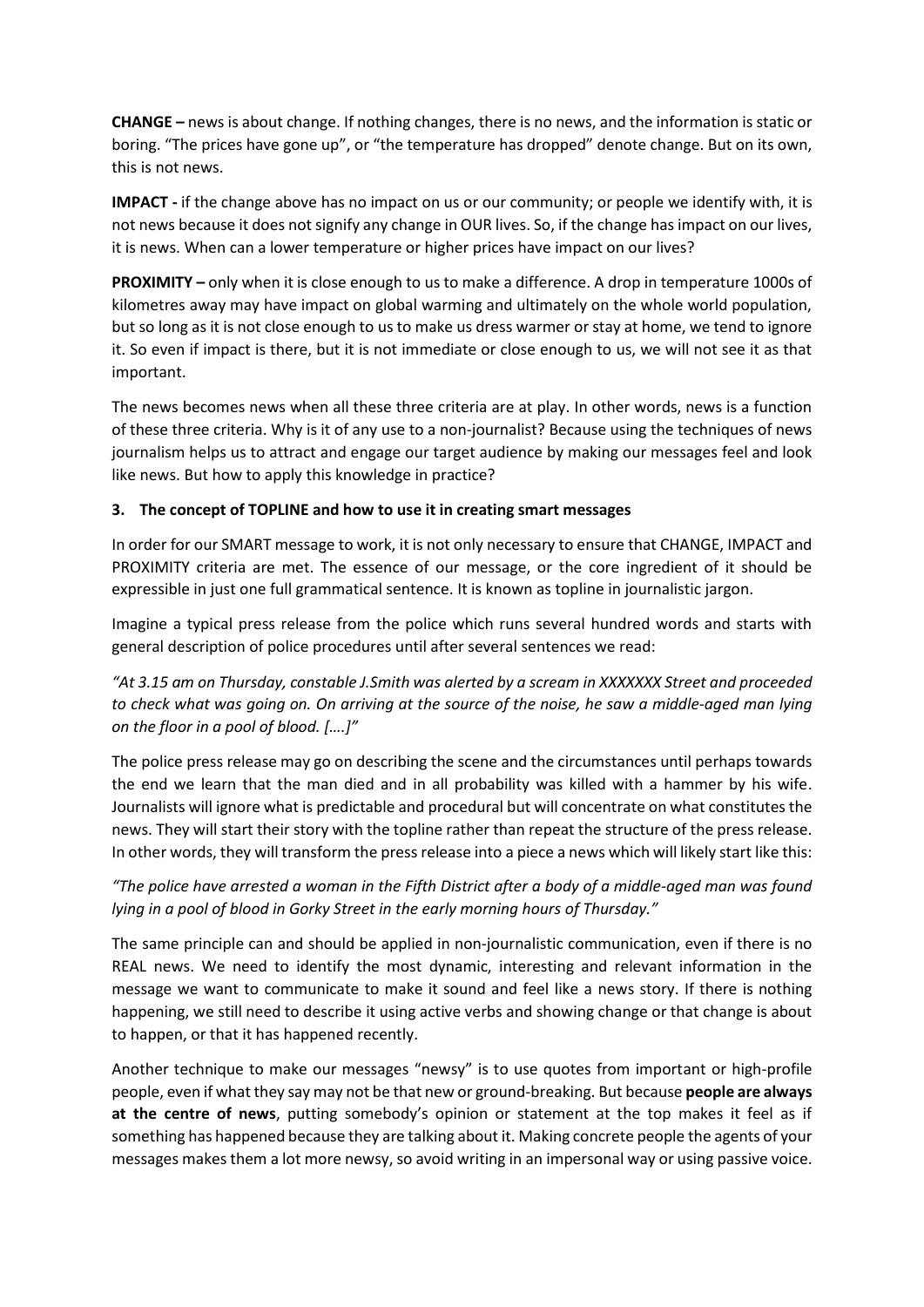A given communication or message for the public should talk about a single issue or describe one "news" story. If it tries to cover two or more events, activities or processes, the consumer or target group will usually focus on one only and ignore the others, or simply get confused because they expect one story out of one message.

Building a message or a "news" item on numbers – for example on the number of participants at a training – is a bad habit and a bad strategy, unless these numbers are significant and make a news story. Otherwise, the audience will reject a story based on numbers because they expect change and impact – in other words, tension and drama. Predictable or repetitive statistics do not deliver these elements.

### **4. The Project website and smart messages**

The website is both the repository of documents/record of the project and a publishing and dissemination platform. Therefore, it has both static and dynamic information. For example, the Project's one-pager (Project Information Summary) is a static document, while the Project's "news" based on toplines and smart message principles are dynamic elements. The website must be updated with dynamic elements regularly - at least once a week, otherwise readers will stop visiting it, if they do not find anything new on a repeat visit.

The reason why the weekly update is the optimum frequency, is because Western civilisation has conditioned people to measure their work-related existence in weekly intervals. If a project updates its website less frequently – for example once a month or fortnight, it will be seen as lazy or not dynamic, even it sometimes there will be 10 updates in one week and no updates for a month or two. This is because updating "on merit" that is when something genuinely happens will not be registered as such – visitors will not register peaks and troughs of activity over a longer period and balance it out (as this requires monitoring and evaluation tools and is a specialist job), but will simply expect something new on each visit.

### **5. Newsletter**

The same frequency principle applies to Newsletters, which remain the main instrument of the Project despite decreasing usage of e-mail by the younger generation in favour of social media and messaging apps. E-mail is a recorded and filed means of communicating which is crucial in institutional exchange of information. The Newsletter must contain news and must be published weekly on the same day of the week at approximately the same time of day. Many communication specialists recommend Thursday afternoons, preferably by 3 or 4pm.

The Newsletter should not be a list or a summary in bullet points format, but should offer a narrative style, preferably using story-telling techniques, and be based on the topline in the first or second sentence. It should not be more than a single page long, which means a maximum of 300-350 words, preferably 200-250 but not less. A very short Newsletter will be seen as fickle and suggest that nothing goes on in the project.

Compiling a distribution list (or lists) for the Newsletter is a priority job and should be grouped by language, as the newsletter should be published in three languages of the Project – Kyrgyz, Russian and English. Experience in Kyrgyzstan shows that the most effective Newsletters are originally written in Russian and then translated into Kyrgyz and English. The distribution list should be divided into the three language groups – in the cases where the addressee is bilingual or represents other bodies speaking one of the other three languages, such addressee will be put in two or three distribution lists.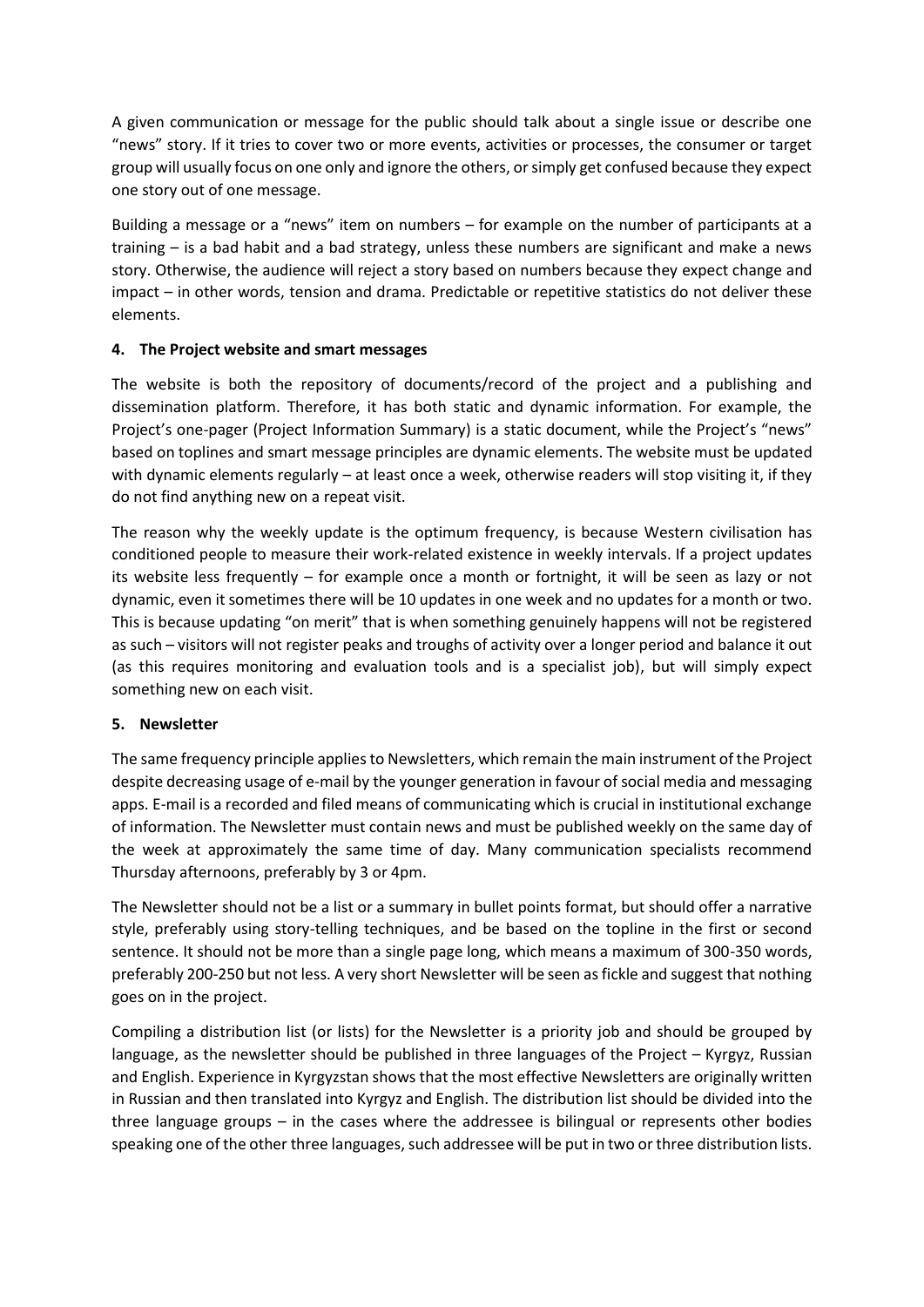Each newsletter should be written "from scratch" – in other words, the technique of "copy and paste" – that is of copying excerpts from project reports or other documents – will destroy its purpose as jargon and technical language will repel the reader.

For weeks when not much is happening in the project, the Newsletter may preview (look ahead to) future events and activities, or sum up and analyse the ones that took place the preceding week. If there is nothing worthy of "news" in the preceding or forthcoming week, the Newsletter may refer to some opinion or commentary made by people involved or interacting with the Project.

The writing of each newsletter should not take more than an hour or so, as the one-pager already contains background (static) information which only requires a dynamic "head" or top part.

### **6. Writing the "News Story" and re-versioning**

The initial input to a Newsletter should be a 50-80 word "news story" which is constructed on the basis of the properly formulated TOPLINE (a single "newsy" sentence) and constitutes an input both for updating the website and for expanding into the Newsletter. This short news story is also the input for constructing social media messaging which may be textual – derived from the news story – or "translated" into images, videos or posts and tweets.

This initial short piece of text becomes an input into all other versions used in the Project communication – the Newsletter, website news, social media posts, and other products. This means that there is no need to produce separately items from scratch for each medium and platform, but instead the "news story" is the initial product from which all various formats and outputs are derived and re-versioned according to needs.

#### **7. Press releases**

Special care and attention must be paid to constructing press releases which require separate treatment. A press release is the interface with both the media and official institutions and agencies and requires a lot of careful editing before dissemination/publication. Needless to say, all press releases must be approved by the EU before publication, so need to be prepared well in advance of a given event or activity. It is a common mistake to issue a single press release for a given event or activity, while in many cases, one needs to issue up to 4 versions of the press release to achieve desired impact. They can all be created at the same time for approval but published at different dates and times. Here is how:

- a. A "curtain raiser" (advance) press release: depending on the day of the week, a story making media outlets and other actors aware of the forthcoming event. Some of them will enter the event in their news planning diaries (if they have one, and Kyrgyz media and institutions are well known not to run them properly or not at all) while some will not, but such a press release creates a trace in the institutional memory, so when the next version comes, they will be more likely to understand it better or absorb its content. Such a press release is usually published 4-5 days before the event.
- b. A "preview" press release published and disseminated the day before the event but written in grammatical formulations as if it is already happening (to make it easier for media outlets to use them without too much re-writing). Given that media outlets usually dedicate inexperienced staff to "process" press releases, a "newsy" press release is more likely to be picked up and turned into a news item by the media outlet than a dry and boring one.